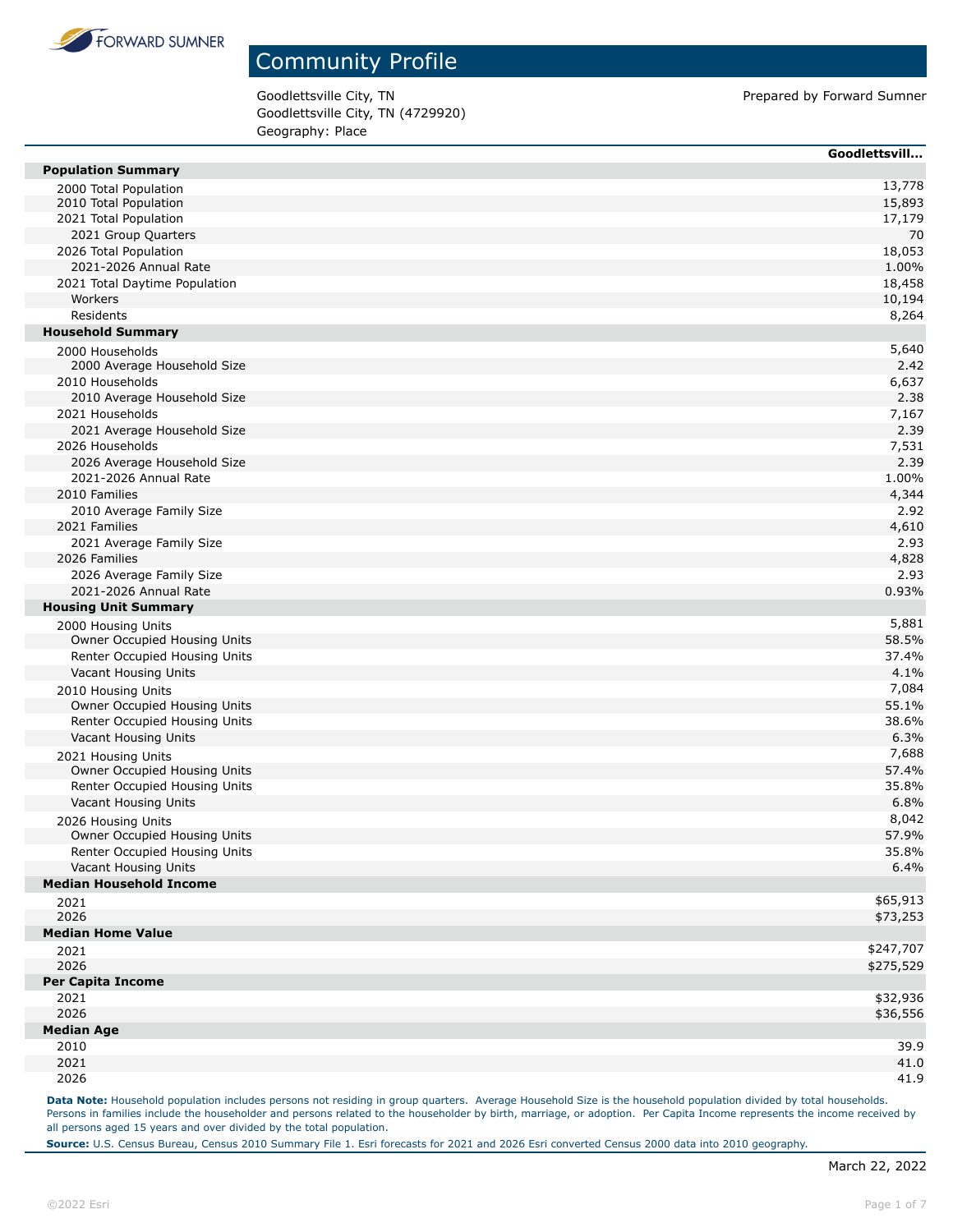

Goodlettsville City, TN Prepared by Forward Sumner Goodlettsville City, TN (4729920) Geography: Place

|                                            | Goodlettsvill |
|--------------------------------------------|---------------|
| 2021 Households by Income                  |               |
| Household Income Base                      | 7,165         |
| $<$ \$15,000                               | 6.5%          |
| $$15,000 - $24,999$                        | 8.7%          |
| \$25,000 - \$34,999                        | 10.0%         |
| \$35,000 - \$49,999                        | 12.1%         |
| \$50,000 - \$74,999                        | 17.7%         |
| \$75,000 - \$99,999                        | 19.4%         |
| \$100,000 - \$149,999                      | 17.2%         |
| \$150,000 - \$199,999                      | 4.1%          |
| $$200,000+$                                | 4.3%          |
| Average Household Income                   | \$79,529      |
| 2026 Households by Income                  |               |
| Household Income Base                      | 7,531         |
| $<$ \$15,000                               | 5.3%          |
| $$15,000 - $24,999$                        | 6.7%          |
| \$25,000 - \$34,999                        | 8.7%          |
| \$35,000 - \$49,999                        | 11.8%         |
| \$50,000 - \$74,999                        | 18.5%         |
| \$75,000 - \$99,999                        | 20.1%         |
| $$100,000 - $149,999$                      | 19.2%         |
| \$150,000 - \$199,999                      | 5.1%          |
| \$200,000+                                 | 4.7%          |
| Average Household Income                   | \$88,311      |
| 2021 Owner Occupied Housing Units by Value |               |
| Total                                      | 4,414         |
| $<$ \$50,000                               | 1.9%          |
| \$50,000 - \$99,999                        | 2.7%          |
| \$100,000 - \$149,999                      | 7.8%          |
| \$150,000 - \$199,999                      | 16.0%         |
| \$200,000 - \$249,999                      | 22.7%         |
| \$250,000 - \$299,999                      | 14.3%         |
| \$300,000 - \$399,999                      | 22.8%         |
| \$400,000 - \$499,999                      | 7.5%          |
| \$500,000 - \$749,999                      | 3.0%          |
| \$750,000 - \$999,999                      | 0.1%          |
| \$1,000,000 - \$1,499,999                  | 1.2%          |
| \$1,500,000 - \$1,999,999                  | 0.0%          |
| $$2,000,000 +$                             | 0.0%          |
| Average Home Value                         | \$280,075     |
| 2026 Owner Occupied Housing Units by Value |               |
| Total                                      | 4,656         |
| $<$ \$50,000                               | 1.1%          |
| \$50,000 - \$99,999                        | 1.7%          |
| $$100,000 - $149,999$                      | 5.3%          |
| \$150,000 - \$199,999                      | 12.9%         |
| \$200,000 - \$249,999                      | 21.2%         |
| \$250,000 - \$299,999                      | 15.2%         |
| \$300,000 - \$399,999                      | 27.0%         |
| \$400,000 - \$499,999                      | 9.6%          |
| \$500,000 - \$749,999                      | 3.8%          |
| \$750,000 - \$999,999                      | 0.3%          |
| \$1,000,000 - \$1,499,999                  | 1.8%          |
| \$1,500,000 - \$1,999,999                  | 0.0%          |
| $$2,000,000 +$                             | 0.0%          |
| Average Home Value                         | \$307,705     |
|                                            |               |

**Data Note:** Income represents the preceding year, expressed in current dollars. Household income includes wage and salary earnings, interest dividends, net rents, pensions, SSI and welfare payments, child support, and alimony.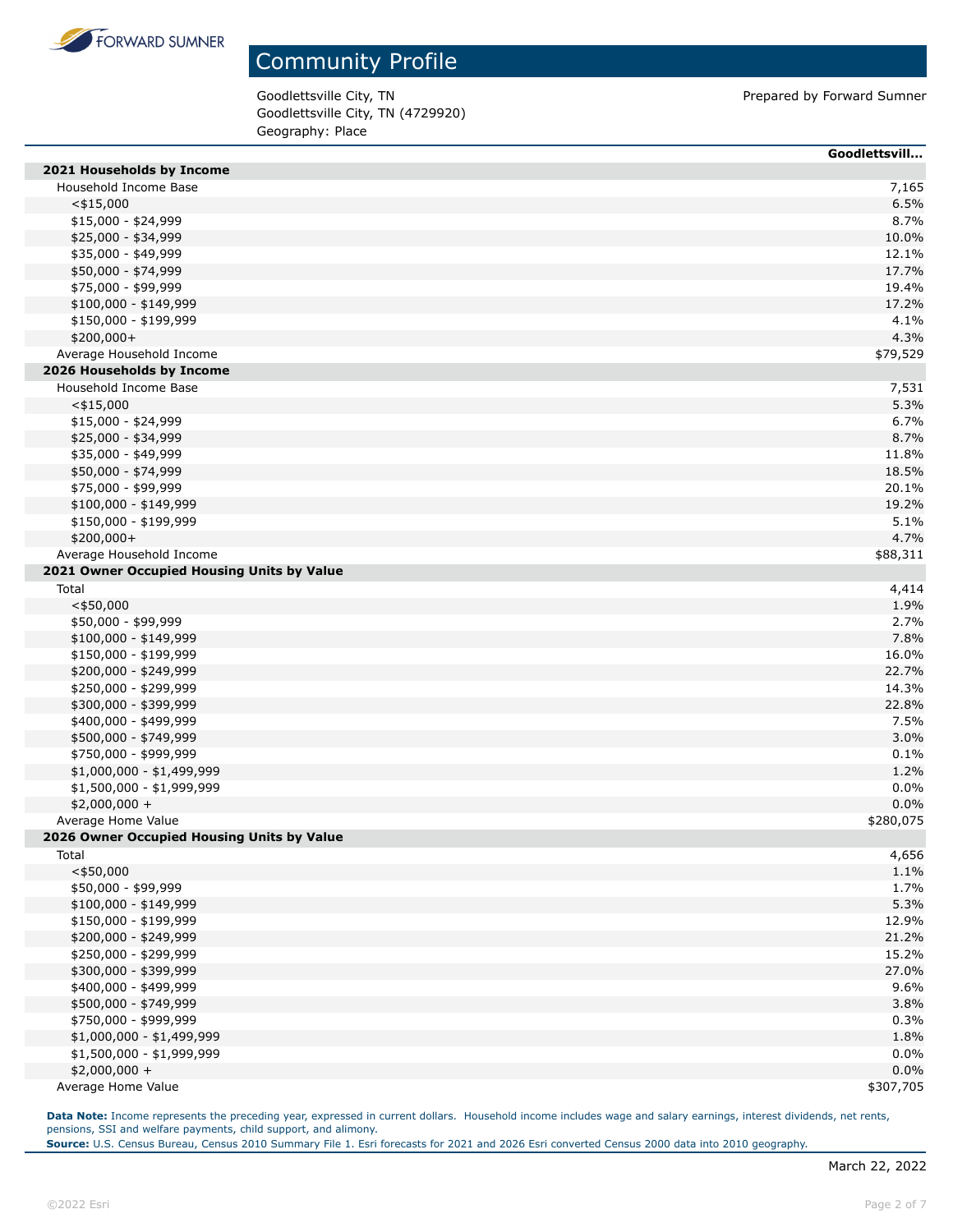

Goodlettsville City, TN Prepared by Forward Sumner Goodlettsville City, TN (4729920) Geography: Place

|                        | Goodlettsvill |
|------------------------|---------------|
| 2010 Population by Age |               |
| Total                  | 15,893        |
| $0 - 4$                | 6.1%          |
| $5 - 9$                | 6.0%          |
| $10 - 14$              | 6.3%          |
| $15 - 24$              | 12.0%         |
| $25 - 34$              | 13.5%         |
| $35 - 44$              | 13.5%         |
| $45 - 54$              | 15.6%         |
| $55 - 64$              | 12.8%         |
| $65 - 74$              | 7.7%          |
| 75 - 84                | 4.7%          |
| $85 +$                 | 1.8%          |
| $18 +$                 | 77.5%         |
| 2021 Population by Age |               |
| Total                  | 17,177        |
| $0 - 4$                | 5.5%          |
| $5 - 9$                | 5.8%          |
| $10 - 14$              | 5.9%          |
| $15 - 24$              | 11.2%         |
| $25 - 34$              | 12.9%         |
| $35 - 44$              | 13.8%         |
| $45 - 54$              | 12.9%         |
| $55 - 64$              | 13.7%         |
| $65 - 74$              | 10.7%         |
| 75 - 84                | 5.4%          |
| $85 +$                 | 2.1%          |
| $18 +$                 | 79.5%         |
| 2026 Population by Age |               |
| Total                  | 18,050        |
| $0 - 4$                | 5.5%          |
| $5 - 9$                | 5.7%          |
| $10 - 14$              | 6.0%          |
| $15 - 24$              | 10.9%         |
| $25 - 34$              | 12.6%         |
| $35 - 44$              | 13.9%         |
| $45 - 54$              | 12.5%         |
| $55 - 64$              | 12.7%         |
| $65 - 74$              | 11.3%         |
| 75 - 84                | 6.6%          |
| $85 +$                 | 2.3%          |
| $18 +$                 | 79.4%         |
| 2010 Population by Sex |               |
| Males                  | 7,489         |
| Females                | 8,404         |
| 2021 Population by Sex |               |
| Males                  | 8,173         |
| Females                | 9,004         |
| 2026 Population by Sex |               |
| Males                  | 8,619         |
| Females                | 9,431         |
|                        |               |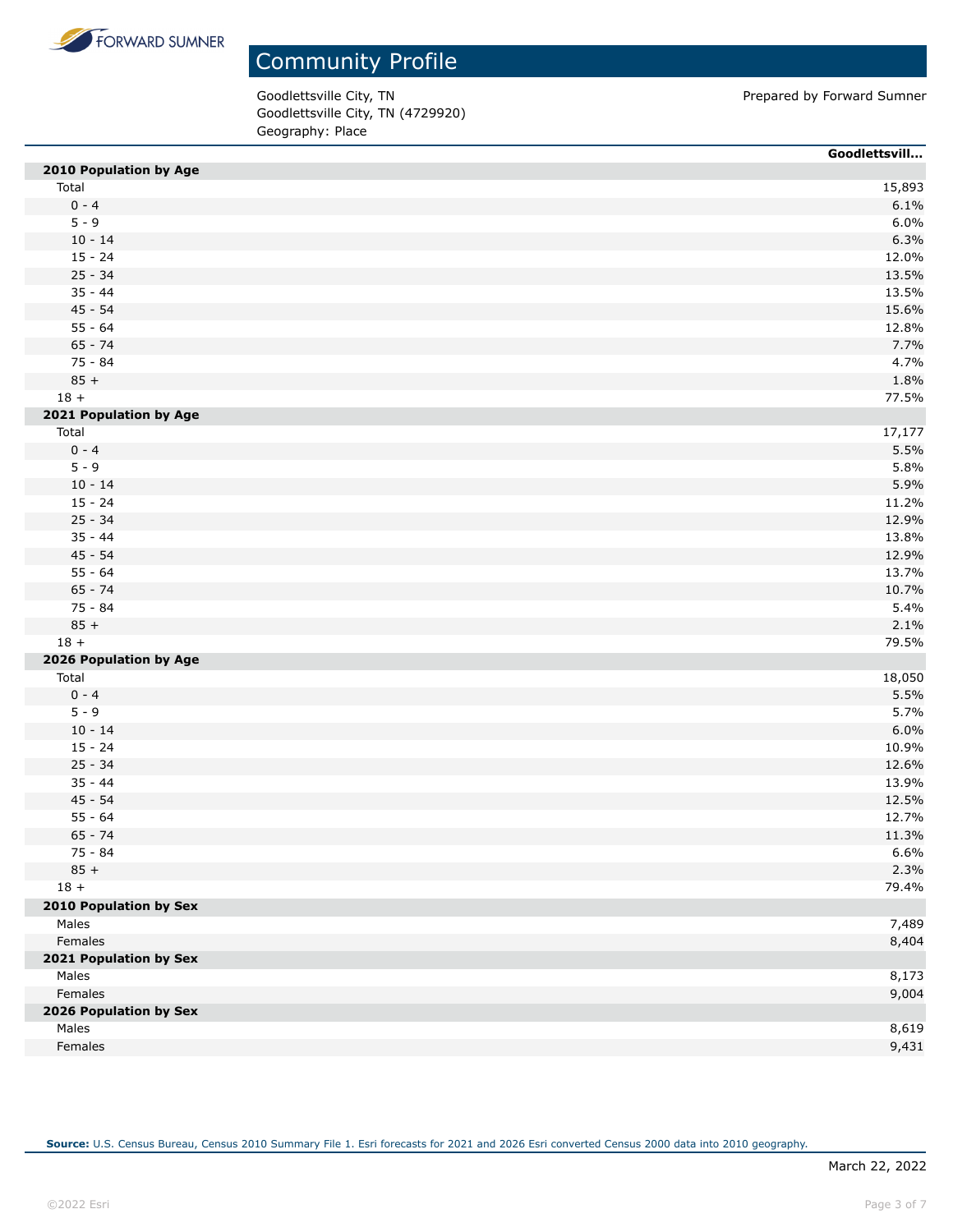

Goodlettsville City, TN Prepared by Forward Sumner Goodlettsville City, TN (4729920) Geography: Place

|                                                    | Goodlettsvill |
|----------------------------------------------------|---------------|
| 2010 Population by Race/Ethnicity                  |               |
| Total                                              | 15,893        |
| White Alone                                        | 74.7%         |
| <b>Black Alone</b>                                 | 18.6%         |
| American Indian Alone                              | 0.2%          |
| Asian Alone                                        | 2.5%          |
| Pacific Islander Alone                             | 0.1%          |
| Some Other Race Alone                              | 1.8%          |
| Two or More Races                                  | 2.2%          |
| Hispanic Origin                                    | 4.0%          |
| Diversity Index                                    | 45.3          |
| 2021 Population by Race/Ethnicity                  |               |
| Total                                              | 17,178        |
| White Alone                                        | 72.4%         |
| <b>Black Alone</b>                                 | 18.6%         |
| American Indian Alone                              | 0.3%          |
| Asian Alone                                        | 3.3%          |
| Pacific Islander Alone                             | 0.1%          |
| Some Other Race Alone                              | 2.2%          |
| Two or More Races                                  | 3.1%          |
| Hispanic Origin                                    | 5.2%          |
| Diversity Index                                    | 49.5          |
| 2026 Population by Race/Ethnicity                  |               |
| Total                                              | 18,053        |
| White Alone                                        | 70.9%         |
| <b>Black Alone</b>                                 | 18.9%         |
| American Indian Alone                              | 0.3%          |
| Asian Alone                                        | 3.9%          |
| Pacific Islander Alone                             | 0.2%          |
| Some Other Race Alone                              | 2.5%          |
| Two or More Races                                  | 3.4%          |
| Hispanic Origin                                    | 6.0%          |
| Diversity Index                                    | 52.1          |
| 2010 Population by Relationship and Household Type |               |
| Total                                              | 15,893        |
| In Households                                      | 99.6%         |
| In Family Households                               | 82.0%         |
| Householder                                        | 27.3%         |
| Spouse                                             | 19.4%         |
| Child                                              | 29.3%         |
| Other relative                                     | 3.8%          |
| Nonrelative                                        | 2.1%          |
| In Nonfamily Households                            | 17.6%         |
| In Group Quarters                                  | 0.4%          |
| Institutionalized Population                       | 0.4%          |
| Noninstitutionalized Population                    |               |
|                                                    | 0.1%          |

Data Note: Persons of Hispanic Origin may be of any race. The Diversity Index measures the probability that two people from the same area will be from different race/ ethnic groups. **Source:** U.S. Census Bureau, Census 2010 Summary File 1. Esri forecasts for 2021 and 2026 Esri converted Census 2000 data into 2010 geography.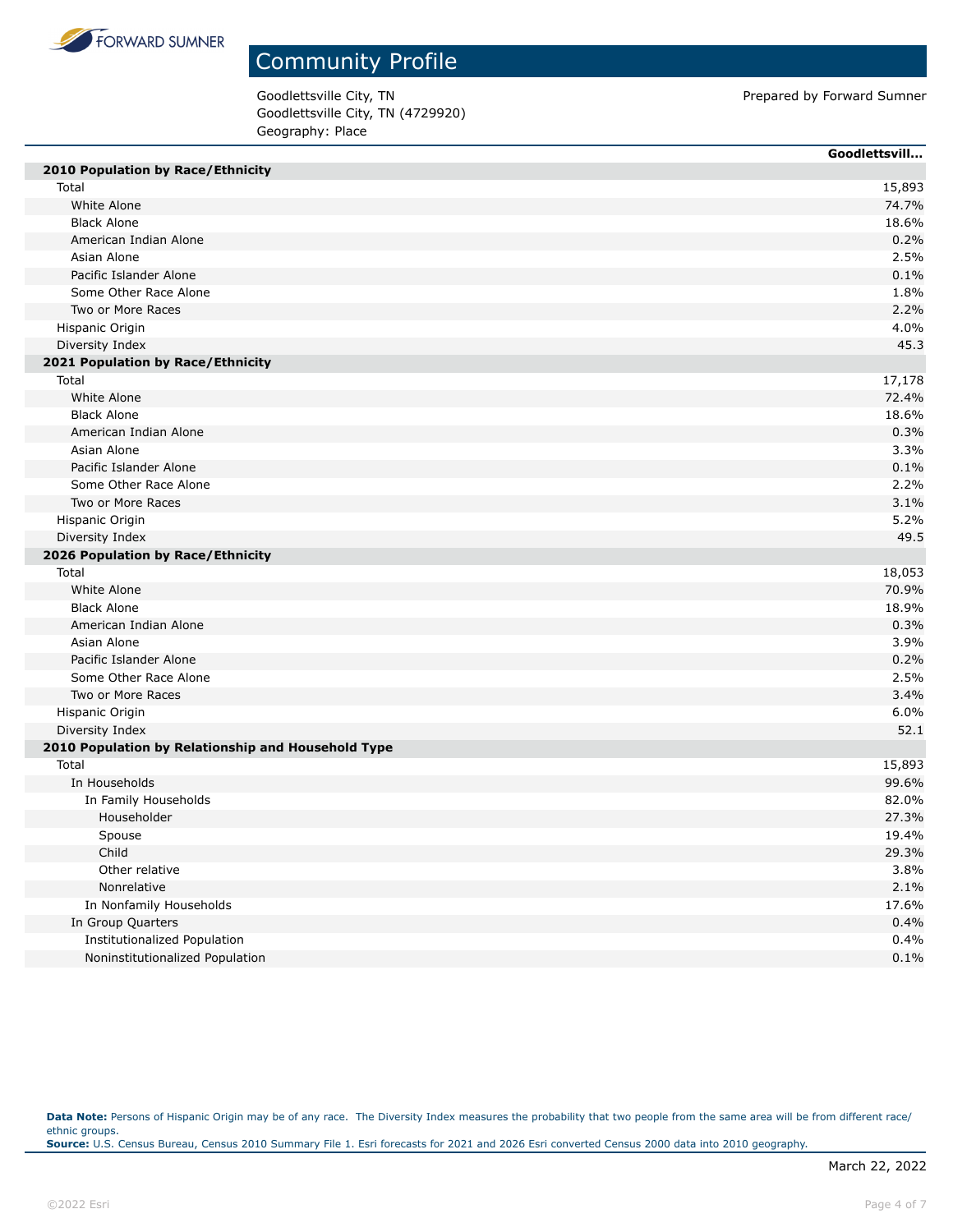

П

## Community Profile

Goodlettsville City, TN Prepared by Forward Sumner Goodlettsville City, TN (4729920) Geography: Place

|                                               | Goodlettsvill |
|-----------------------------------------------|---------------|
| 2021 Population 25+ by Educational Attainment |               |
| Total                                         | 12,292        |
| Less than 9th Grade                           | 1.6%          |
| 9th - 12th Grade, No Diploma                  | 4.6%          |
| High School Graduate                          | 23.4%         |
| GED/Alternative Credential                    | 5.4%          |
| Some College, No Degree                       | 23.5%         |
| Associate Degree                              | 6.8%          |
| Bachelor's Degree                             | 23.4%         |
| Graduate/Professional Degree                  | 11.3%         |
| 2021 Population 15+ by Marital Status         |               |
| Total                                         | 14,219        |
| Never Married                                 | 30.8%         |
| Married                                       | 47.6%         |
| Widowed                                       | 6.0%          |
| Divorced                                      | 15.6%         |
| 2021 Civilian Population 16+ in Labor Force   |               |
| Civilian Population 16+                       | 9,474         |
| Population 16+ Employed                       | 95.0%         |
| Population 16+ Unemployment rate              | 5.0%          |
| Population 16-24 Employed                     | 10.4%         |
| Population 16-24 Unemployment rate            | 11.2%         |
| Population 25-54 Employed                     | 65.6%         |
| Population 25-54 Unemployment rate            | 4.5%          |
| Population 55-64 Employed                     | 16.5%         |
| Population 55-64 Unemployment rate            | 2.3%          |
| Population 65+ Employed                       | 7.6%          |
| Population 65+ Unemployment rate              | 6.0%          |
| 2021 Employed Population 16+ by Industry      |               |
| Total                                         | 9,001         |
| Agriculture/Mining                            | 0.2%          |
| Construction                                  | 5.2%          |
| Manufacturing                                 | 8.9%          |
| Wholesale Trade                               | 2.5%          |
| Retail Trade                                  | 13.8%         |
| Transportation/Utilities                      | 6.7%          |
| Information                                   | 2.6%          |
| Finance/Insurance/Real Estate                 | 6.6%          |
| Services                                      | 46.3%         |
| <b>Public Administration</b>                  | 7.2%          |
| 2021 Employed Population 16+ by Occupation    |               |
| Total                                         | 9,001         |
| <b>White Collar</b>                           | 70.8%         |
| Management/Business/Financial                 | 19.0%         |
| Professional                                  | 27.1%         |
| Sales                                         | 9.0%          |
| Administrative Support                        | 15.8%         |
| Services                                      | 10.2%         |
| <b>Blue Collar</b>                            | 19.0%         |
| Farming/Forestry/Fishing                      | 0.0%          |
| Construction/Extraction                       | 4.4%          |
| Installation/Maintenance/Repair               | 2.1%          |
| Production                                    | 5.0%          |
| Transportation/Material Moving                | 7.4%          |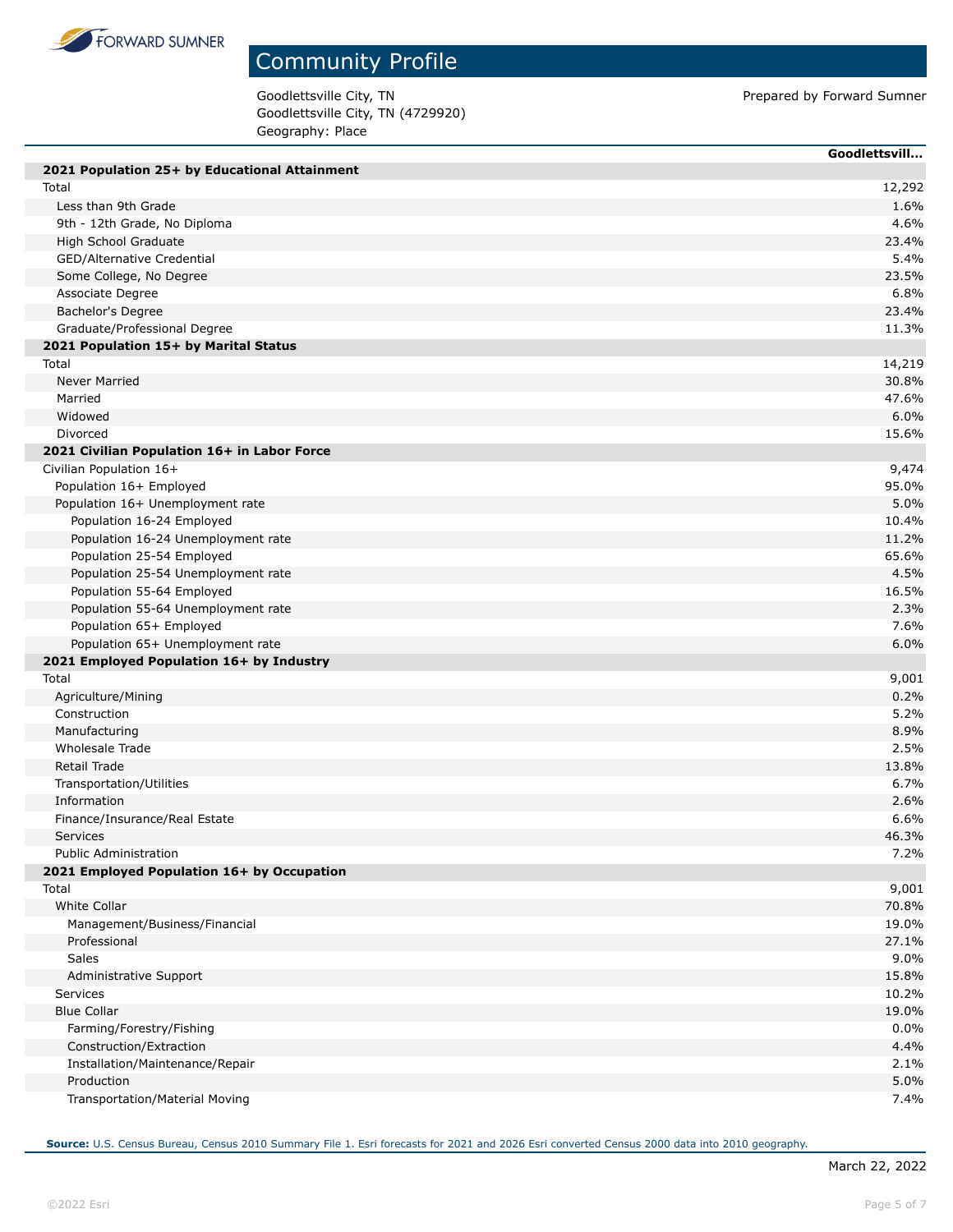

Goodlettsville City, TN **Prepared by Forward Sumner Prepared by Forward Sumner** Goodlettsville City, TN (4729920) Geography: Place

| 2010 Households by Type<br>Total<br>6,637<br>Households with 1 Person<br>28.4%<br>Households with 2+ People<br>71.6%<br>Family Households<br>65.5%<br>Husband-wife Families<br>46.4%<br>With Related Children<br>18.5%<br>Other Family (No Spouse Present)<br>19.1%<br>4.1%<br>Other Family with Male Householder<br>With Related Children<br>2.2%<br>15.0%<br>Other Family with Female Householder<br>9.7%<br>With Related Children<br>Nonfamily Households<br>6.1%<br>All Households with Children<br>30.9%<br>4.0%<br>Multigenerational Households<br>Unmarried Partner Households<br>6.7%<br>6.0%<br>Male-female<br>0.7%<br>Same-sex<br>2010 Households by Size<br>6,637<br>Total<br>1 Person Household<br>28.4%<br>2 Person Household<br>36.0%<br>3 Person Household<br>16.3%<br>4 Person Household<br>11.6%<br>5 Person Household<br>4.9%<br>6 Person Household<br>2.0%<br>7 + Person Household<br>0.9%<br>2010 Households by Tenure and Mortgage Status<br>Total<br>6,637<br>Owner Occupied<br>58.8%<br>Owned with a Mortgage/Loan<br>41.3%<br>Owned Free and Clear<br>17.5%<br>Renter Occupied<br>41.2%<br>2021 Affordability, Mortgage and Wealth<br>Housing Affordability Index<br>157<br>Percent of Income for Mortgage<br>15.8%<br>Wealth Index<br>81<br>2010 Housing Units By Urban/ Rural Status<br>7,084<br><b>Total Housing Units</b><br>Housing Units Inside Urbanized Area<br>99.4%<br>0.0%<br>Housing Units Inside Urbanized Cluster<br><b>Rural Housing Units</b><br>0.6%<br>2010 Population By Urban/ Rural Status<br><b>Total Population</b><br>15,893<br>Population Inside Urbanized Area<br>99.5%<br>0.0%<br>Population Inside Urbanized Cluster<br>0.5%<br>Rural Population | Goodlettsvill |
|------------------------------------------------------------------------------------------------------------------------------------------------------------------------------------------------------------------------------------------------------------------------------------------------------------------------------------------------------------------------------------------------------------------------------------------------------------------------------------------------------------------------------------------------------------------------------------------------------------------------------------------------------------------------------------------------------------------------------------------------------------------------------------------------------------------------------------------------------------------------------------------------------------------------------------------------------------------------------------------------------------------------------------------------------------------------------------------------------------------------------------------------------------------------------------------------------------------------------------------------------------------------------------------------------------------------------------------------------------------------------------------------------------------------------------------------------------------------------------------------------------------------------------------------------------------------------------------------------------------------------------------------------------------------------------------------------|---------------|
|                                                                                                                                                                                                                                                                                                                                                                                                                                                                                                                                                                                                                                                                                                                                                                                                                                                                                                                                                                                                                                                                                                                                                                                                                                                                                                                                                                                                                                                                                                                                                                                                                                                                                                      |               |
|                                                                                                                                                                                                                                                                                                                                                                                                                                                                                                                                                                                                                                                                                                                                                                                                                                                                                                                                                                                                                                                                                                                                                                                                                                                                                                                                                                                                                                                                                                                                                                                                                                                                                                      |               |
|                                                                                                                                                                                                                                                                                                                                                                                                                                                                                                                                                                                                                                                                                                                                                                                                                                                                                                                                                                                                                                                                                                                                                                                                                                                                                                                                                                                                                                                                                                                                                                                                                                                                                                      |               |
|                                                                                                                                                                                                                                                                                                                                                                                                                                                                                                                                                                                                                                                                                                                                                                                                                                                                                                                                                                                                                                                                                                                                                                                                                                                                                                                                                                                                                                                                                                                                                                                                                                                                                                      |               |
|                                                                                                                                                                                                                                                                                                                                                                                                                                                                                                                                                                                                                                                                                                                                                                                                                                                                                                                                                                                                                                                                                                                                                                                                                                                                                                                                                                                                                                                                                                                                                                                                                                                                                                      |               |
|                                                                                                                                                                                                                                                                                                                                                                                                                                                                                                                                                                                                                                                                                                                                                                                                                                                                                                                                                                                                                                                                                                                                                                                                                                                                                                                                                                                                                                                                                                                                                                                                                                                                                                      |               |
|                                                                                                                                                                                                                                                                                                                                                                                                                                                                                                                                                                                                                                                                                                                                                                                                                                                                                                                                                                                                                                                                                                                                                                                                                                                                                                                                                                                                                                                                                                                                                                                                                                                                                                      |               |
|                                                                                                                                                                                                                                                                                                                                                                                                                                                                                                                                                                                                                                                                                                                                                                                                                                                                                                                                                                                                                                                                                                                                                                                                                                                                                                                                                                                                                                                                                                                                                                                                                                                                                                      |               |
|                                                                                                                                                                                                                                                                                                                                                                                                                                                                                                                                                                                                                                                                                                                                                                                                                                                                                                                                                                                                                                                                                                                                                                                                                                                                                                                                                                                                                                                                                                                                                                                                                                                                                                      |               |
|                                                                                                                                                                                                                                                                                                                                                                                                                                                                                                                                                                                                                                                                                                                                                                                                                                                                                                                                                                                                                                                                                                                                                                                                                                                                                                                                                                                                                                                                                                                                                                                                                                                                                                      |               |
|                                                                                                                                                                                                                                                                                                                                                                                                                                                                                                                                                                                                                                                                                                                                                                                                                                                                                                                                                                                                                                                                                                                                                                                                                                                                                                                                                                                                                                                                                                                                                                                                                                                                                                      |               |
|                                                                                                                                                                                                                                                                                                                                                                                                                                                                                                                                                                                                                                                                                                                                                                                                                                                                                                                                                                                                                                                                                                                                                                                                                                                                                                                                                                                                                                                                                                                                                                                                                                                                                                      |               |
|                                                                                                                                                                                                                                                                                                                                                                                                                                                                                                                                                                                                                                                                                                                                                                                                                                                                                                                                                                                                                                                                                                                                                                                                                                                                                                                                                                                                                                                                                                                                                                                                                                                                                                      |               |
|                                                                                                                                                                                                                                                                                                                                                                                                                                                                                                                                                                                                                                                                                                                                                                                                                                                                                                                                                                                                                                                                                                                                                                                                                                                                                                                                                                                                                                                                                                                                                                                                                                                                                                      |               |
|                                                                                                                                                                                                                                                                                                                                                                                                                                                                                                                                                                                                                                                                                                                                                                                                                                                                                                                                                                                                                                                                                                                                                                                                                                                                                                                                                                                                                                                                                                                                                                                                                                                                                                      |               |
|                                                                                                                                                                                                                                                                                                                                                                                                                                                                                                                                                                                                                                                                                                                                                                                                                                                                                                                                                                                                                                                                                                                                                                                                                                                                                                                                                                                                                                                                                                                                                                                                                                                                                                      |               |
|                                                                                                                                                                                                                                                                                                                                                                                                                                                                                                                                                                                                                                                                                                                                                                                                                                                                                                                                                                                                                                                                                                                                                                                                                                                                                                                                                                                                                                                                                                                                                                                                                                                                                                      |               |
|                                                                                                                                                                                                                                                                                                                                                                                                                                                                                                                                                                                                                                                                                                                                                                                                                                                                                                                                                                                                                                                                                                                                                                                                                                                                                                                                                                                                                                                                                                                                                                                                                                                                                                      |               |
|                                                                                                                                                                                                                                                                                                                                                                                                                                                                                                                                                                                                                                                                                                                                                                                                                                                                                                                                                                                                                                                                                                                                                                                                                                                                                                                                                                                                                                                                                                                                                                                                                                                                                                      |               |
|                                                                                                                                                                                                                                                                                                                                                                                                                                                                                                                                                                                                                                                                                                                                                                                                                                                                                                                                                                                                                                                                                                                                                                                                                                                                                                                                                                                                                                                                                                                                                                                                                                                                                                      |               |
|                                                                                                                                                                                                                                                                                                                                                                                                                                                                                                                                                                                                                                                                                                                                                                                                                                                                                                                                                                                                                                                                                                                                                                                                                                                                                                                                                                                                                                                                                                                                                                                                                                                                                                      |               |
|                                                                                                                                                                                                                                                                                                                                                                                                                                                                                                                                                                                                                                                                                                                                                                                                                                                                                                                                                                                                                                                                                                                                                                                                                                                                                                                                                                                                                                                                                                                                                                                                                                                                                                      |               |
|                                                                                                                                                                                                                                                                                                                                                                                                                                                                                                                                                                                                                                                                                                                                                                                                                                                                                                                                                                                                                                                                                                                                                                                                                                                                                                                                                                                                                                                                                                                                                                                                                                                                                                      |               |
|                                                                                                                                                                                                                                                                                                                                                                                                                                                                                                                                                                                                                                                                                                                                                                                                                                                                                                                                                                                                                                                                                                                                                                                                                                                                                                                                                                                                                                                                                                                                                                                                                                                                                                      |               |
|                                                                                                                                                                                                                                                                                                                                                                                                                                                                                                                                                                                                                                                                                                                                                                                                                                                                                                                                                                                                                                                                                                                                                                                                                                                                                                                                                                                                                                                                                                                                                                                                                                                                                                      |               |
|                                                                                                                                                                                                                                                                                                                                                                                                                                                                                                                                                                                                                                                                                                                                                                                                                                                                                                                                                                                                                                                                                                                                                                                                                                                                                                                                                                                                                                                                                                                                                                                                                                                                                                      |               |
|                                                                                                                                                                                                                                                                                                                                                                                                                                                                                                                                                                                                                                                                                                                                                                                                                                                                                                                                                                                                                                                                                                                                                                                                                                                                                                                                                                                                                                                                                                                                                                                                                                                                                                      |               |
|                                                                                                                                                                                                                                                                                                                                                                                                                                                                                                                                                                                                                                                                                                                                                                                                                                                                                                                                                                                                                                                                                                                                                                                                                                                                                                                                                                                                                                                                                                                                                                                                                                                                                                      |               |
|                                                                                                                                                                                                                                                                                                                                                                                                                                                                                                                                                                                                                                                                                                                                                                                                                                                                                                                                                                                                                                                                                                                                                                                                                                                                                                                                                                                                                                                                                                                                                                                                                                                                                                      |               |
|                                                                                                                                                                                                                                                                                                                                                                                                                                                                                                                                                                                                                                                                                                                                                                                                                                                                                                                                                                                                                                                                                                                                                                                                                                                                                                                                                                                                                                                                                                                                                                                                                                                                                                      |               |
|                                                                                                                                                                                                                                                                                                                                                                                                                                                                                                                                                                                                                                                                                                                                                                                                                                                                                                                                                                                                                                                                                                                                                                                                                                                                                                                                                                                                                                                                                                                                                                                                                                                                                                      |               |
|                                                                                                                                                                                                                                                                                                                                                                                                                                                                                                                                                                                                                                                                                                                                                                                                                                                                                                                                                                                                                                                                                                                                                                                                                                                                                                                                                                                                                                                                                                                                                                                                                                                                                                      |               |
|                                                                                                                                                                                                                                                                                                                                                                                                                                                                                                                                                                                                                                                                                                                                                                                                                                                                                                                                                                                                                                                                                                                                                                                                                                                                                                                                                                                                                                                                                                                                                                                                                                                                                                      |               |
|                                                                                                                                                                                                                                                                                                                                                                                                                                                                                                                                                                                                                                                                                                                                                                                                                                                                                                                                                                                                                                                                                                                                                                                                                                                                                                                                                                                                                                                                                                                                                                                                                                                                                                      |               |
|                                                                                                                                                                                                                                                                                                                                                                                                                                                                                                                                                                                                                                                                                                                                                                                                                                                                                                                                                                                                                                                                                                                                                                                                                                                                                                                                                                                                                                                                                                                                                                                                                                                                                                      |               |
|                                                                                                                                                                                                                                                                                                                                                                                                                                                                                                                                                                                                                                                                                                                                                                                                                                                                                                                                                                                                                                                                                                                                                                                                                                                                                                                                                                                                                                                                                                                                                                                                                                                                                                      |               |
|                                                                                                                                                                                                                                                                                                                                                                                                                                                                                                                                                                                                                                                                                                                                                                                                                                                                                                                                                                                                                                                                                                                                                                                                                                                                                                                                                                                                                                                                                                                                                                                                                                                                                                      |               |
|                                                                                                                                                                                                                                                                                                                                                                                                                                                                                                                                                                                                                                                                                                                                                                                                                                                                                                                                                                                                                                                                                                                                                                                                                                                                                                                                                                                                                                                                                                                                                                                                                                                                                                      |               |
|                                                                                                                                                                                                                                                                                                                                                                                                                                                                                                                                                                                                                                                                                                                                                                                                                                                                                                                                                                                                                                                                                                                                                                                                                                                                                                                                                                                                                                                                                                                                                                                                                                                                                                      |               |
|                                                                                                                                                                                                                                                                                                                                                                                                                                                                                                                                                                                                                                                                                                                                                                                                                                                                                                                                                                                                                                                                                                                                                                                                                                                                                                                                                                                                                                                                                                                                                                                                                                                                                                      |               |
|                                                                                                                                                                                                                                                                                                                                                                                                                                                                                                                                                                                                                                                                                                                                                                                                                                                                                                                                                                                                                                                                                                                                                                                                                                                                                                                                                                                                                                                                                                                                                                                                                                                                                                      |               |
|                                                                                                                                                                                                                                                                                                                                                                                                                                                                                                                                                                                                                                                                                                                                                                                                                                                                                                                                                                                                                                                                                                                                                                                                                                                                                                                                                                                                                                                                                                                                                                                                                                                                                                      |               |
|                                                                                                                                                                                                                                                                                                                                                                                                                                                                                                                                                                                                                                                                                                                                                                                                                                                                                                                                                                                                                                                                                                                                                                                                                                                                                                                                                                                                                                                                                                                                                                                                                                                                                                      |               |
|                                                                                                                                                                                                                                                                                                                                                                                                                                                                                                                                                                                                                                                                                                                                                                                                                                                                                                                                                                                                                                                                                                                                                                                                                                                                                                                                                                                                                                                                                                                                                                                                                                                                                                      |               |
|                                                                                                                                                                                                                                                                                                                                                                                                                                                                                                                                                                                                                                                                                                                                                                                                                                                                                                                                                                                                                                                                                                                                                                                                                                                                                                                                                                                                                                                                                                                                                                                                                                                                                                      |               |
|                                                                                                                                                                                                                                                                                                                                                                                                                                                                                                                                                                                                                                                                                                                                                                                                                                                                                                                                                                                                                                                                                                                                                                                                                                                                                                                                                                                                                                                                                                                                                                                                                                                                                                      |               |
|                                                                                                                                                                                                                                                                                                                                                                                                                                                                                                                                                                                                                                                                                                                                                                                                                                                                                                                                                                                                                                                                                                                                                                                                                                                                                                                                                                                                                                                                                                                                                                                                                                                                                                      |               |
|                                                                                                                                                                                                                                                                                                                                                                                                                                                                                                                                                                                                                                                                                                                                                                                                                                                                                                                                                                                                                                                                                                                                                                                                                                                                                                                                                                                                                                                                                                                                                                                                                                                                                                      |               |

Data Note: Households with children include any households with people under age 18, related or not. Multigenerational households are families with 3 or more parentchild relationships. Unmarried partner households are usually classified as nonfamily households unless there is another member of the household related to the householder. Multigenerational and unmarried partner households are reported only to the tract level. Esri estimated block group data, which is used to estimate polygons or non-standard geography.